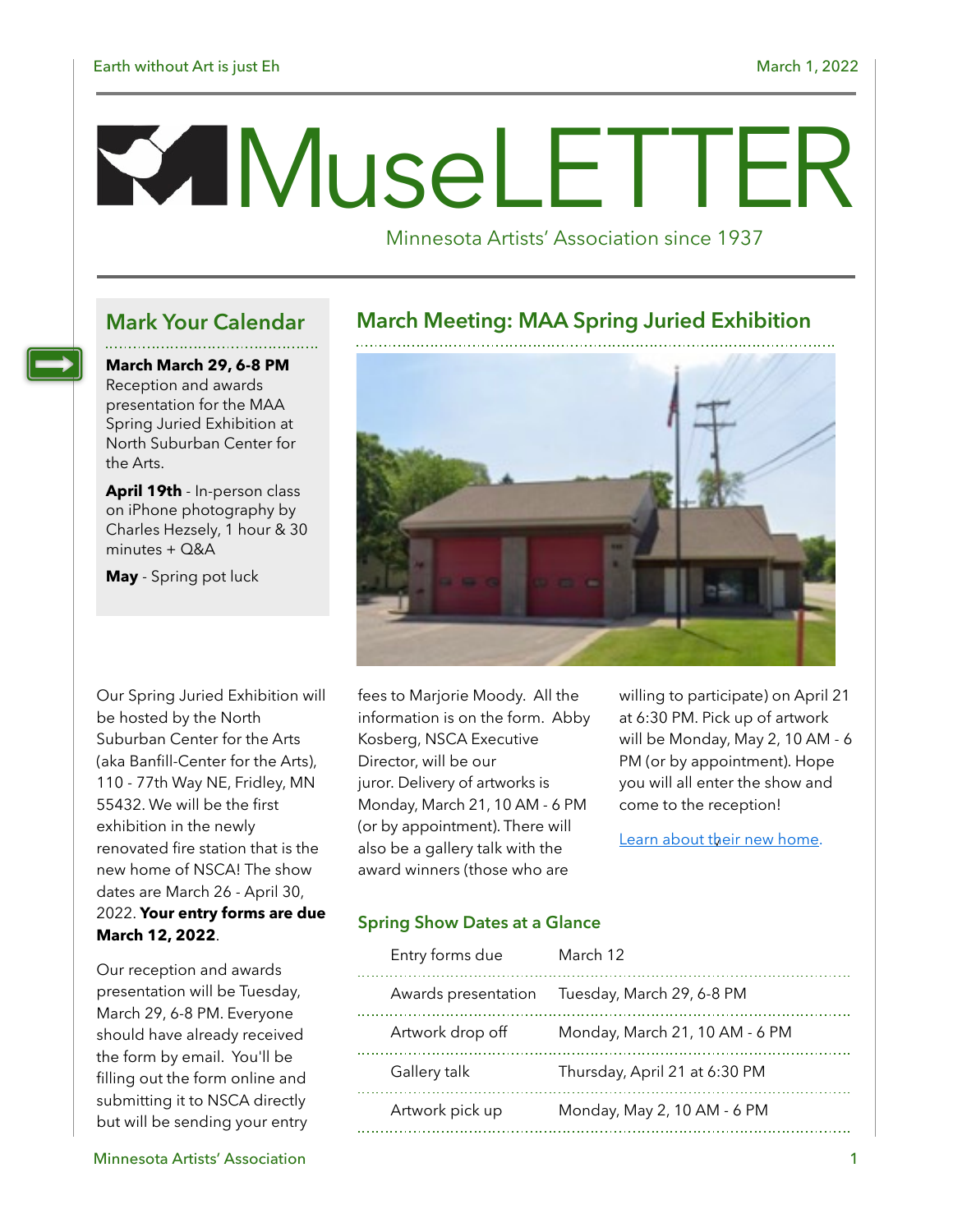#### **February's Meeting: "The Most Famous American Artist You've Never Heard Of"**



Marie Panlener gave a fascinating presentation on the life and work of **Jean-Michel Basquiat**  (December 22,

1960 - August 12, 1988). She told us of his origins father from Haiti, mother of Puerto Rican descent,

raised in Brooklyn, New York and had two younger sisters. His mother instilled a love for art in him and he was a junior member of the Brooklyn Museum of Art. His parents separated in 1968 and he was raised by his dad. His mother had mental illness and was institutionalized when Basquiat was ten. By age 11 he was fluent in French, Spanish and English. At 15 he was caught using pot and ran away from home until his father found him and had him brought home. He and his friend Al Diaz wrote and made cartoons for the school newspaper and the two of them became graffiti street artists as teenagers and signed their work SAMO (same old shit). Basquiat met Jennifer Stein who was making postcards using baseball cards, with players faces obscured with white-out. They began making them together and selling them on the street for a dollar. Basquiat had guts walking into a cafe to sell a couple of his \$1 postcards to Andy Warhol. Basquiat had a quick rise to fame because of his unique talent and good fortune of meeting people who believed in him. He seemed to be at the right place at the right time meeting a gallery owner who gave him studio space and then gallery shows. His first painting on canvas sold for \$200 and a few months later they were selling for \$20,000. His first American solo show in 1982 sold out! Basquiat and Andy Warhol collaborated on many paintings until they had a falling out. During his eight-year career as a Neo-Expressionist artist Basquiat was

represented by galleries in New York and Zurich, had shows in New York, Italy, Germany, Switzerland, Paris, Tokyo, and Los Angeles, among others.

I see a strong connection between the baseball card idea of figure, blotting out parts, solid backgrounds, added words and his large paintings where he created his own figures (the black skeletons), added bold, bright color swatches for background and pertinent words either personally important to him or politically meaningful for the time. His work is autobiographical, as is the case with many artists, authentic, passionate, and symbolic. Besides the self-portraits, Basquiat painted psychological portraits of his friends, including Andy Warhol, Black boxers and Black musicians. In 1983 he started using heroin and cocaine developing a \$2000 a week habit. How does one handle success at such an early age? How do you continue to produce and grow as an artist when you've already reached the top so young? Basquiat made a million dollars by age 21. He was even thinking of quitting painting and being a writer or film maker when he tragically died of a heroin overdose at age 27. (See other members of the "[27 Club.](https://www.grunge.com/23227/long-list-stars-died-age-27/)" ) His life and work were so intertwined. His paintings are indeed a psychological portrait of his life.



- by Marjorie Moody

In 2017, this painting, "Untitled," 1982, by Jean-Michel Basquiat sold to Yusaku Maezawa (pictured) for \$110.5 million at Sotheby's.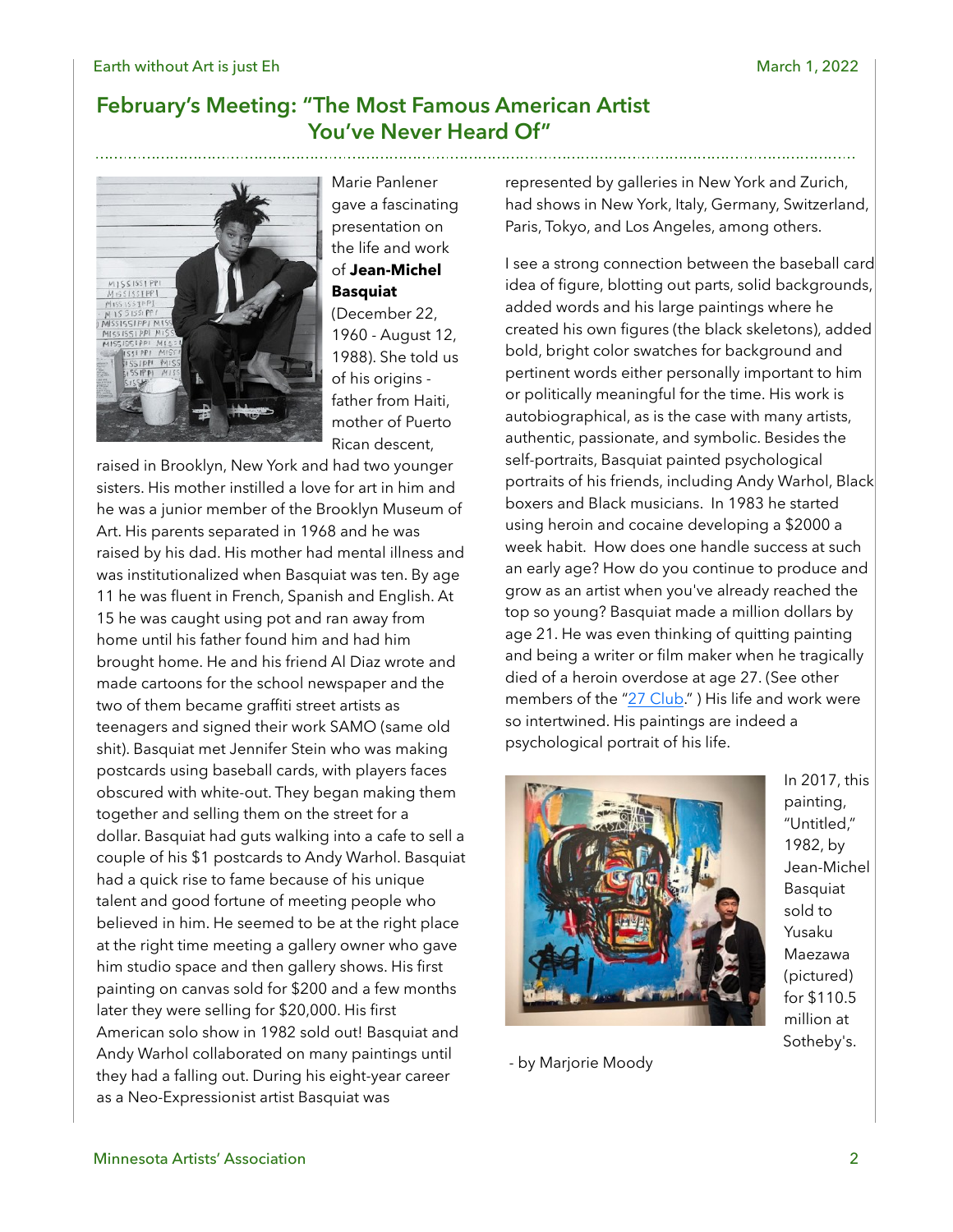#### **Member News**

**Ann Sisel** has an acrylic and collage artwork called "Line Dance" in the International Society of Experimental Artists online show. The show is called "Making Our Marks" and is an all-members show.



**Susan Solomon**'s painting "Snow Bench" was chosen as one of the designs for Courage Kenny's 2022 holiday card line.



The cards will be available next winter at Lund's and Byerly's and other locations in the Twin Cities. The holiday cards raise money to support Courage Kenny's Rehabilitation Center.

**Greg Lecker**'s oil and alcohol ink paintings, titled "Watershed" will be shown at The Phipps in Hudson, WI, March 4 thru April 16. The Opening Reception is Friday, March 4 6:30 - 8:30 PM.

**Marie Panlener** won a small prize for a small painting in a "Less than 49 square inches" show at the Shoreview Community Center sponsored by Gallery



96. The gouache painting, "Watching Distant Rain," won 4th place.

**Don Aggerbeck** had a watercolor accepted into the

Northern Lights Exhibition at the White Bear Center for the Arts. Don also has watercolors in these exhibitions as well: The 10th Anniversary Show at the Wyoming Area Creative Arts Community, the March Madness members show at Robbin Gallery and the Northstar Watermedia Society Spring members show.



**JuliAnne Jonker** become an elected member of the Salmagundi Club.

Also, she was commissioned by Art in Public Places to create 12 large fine art giclee canvases for Dakota county. The paintings will be displayed in the northern facility, Apple Valley facility and the Hastings courthouse.